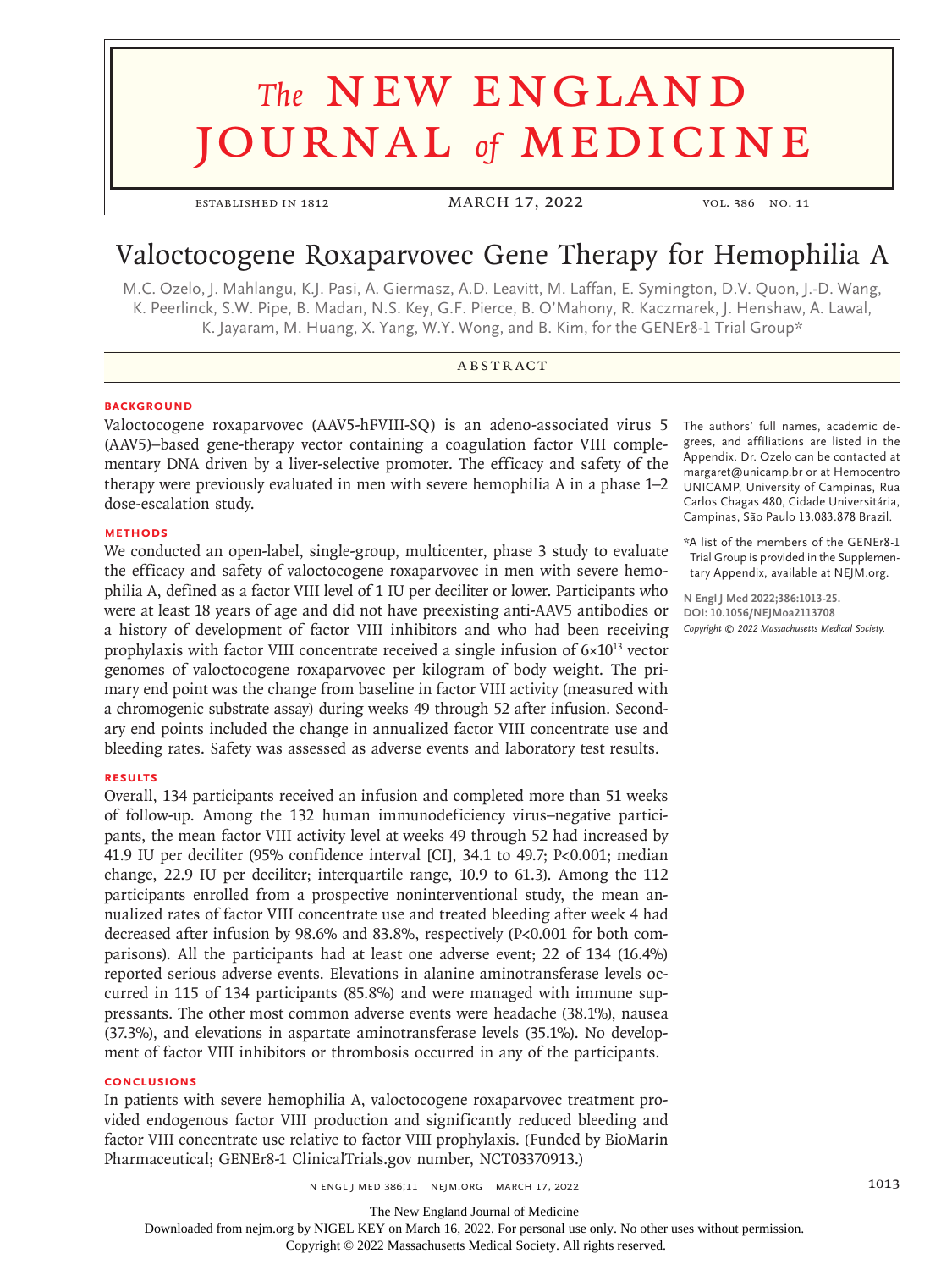HE X-LINKED BLEEDING DISORDER HE-<br>mophilia A is caused by pathologic genetic<br>variants in the gene encoding coagulation<br>factor VIII.<sup>1</sup> People with severe hemophilia A mophilia A is caused by pathologic genetic variants in the gene encoding coagulation factor VIII.<sup>1</sup> People with severe hemophilia A (factor VIII activity level, <1 IU per deciliter) have bleeding into soft tissues and joints that results in chronic pain and reduced mobility from hemophilic arthropathy.1-3 Prophylactic regimens of exogenous factor VIII or emicizumab, a bispecific monoclonal antibody mimicking activated factor VIII, have improved outcomes for people with hemophilia A but do not eliminate breakthrough bleeding.4-7

Adeno-associated virus (AAV) vector gene therapy may improve hemophilia A outcomes and reduce treatment burden. Valoctocogene roxaparvovec (AAV5-hFVIII-SQ) is an AAV5-based genetherapy vector that expresses a B-domain–deleted human factor VIII coding sequence from a hepatocyte-selective promoter.<sup>8-10</sup>

In a phase 1–2 study, valoctocogene roxaparvovec provided sustained endogenous factor VIII production and reductions in both bleeding and factor VIII use for up to 5 years. $8-10$  The most common adverse event was an increase in the alanine aminotransferase level, usually occurring within 26 weeks after infusion and resolving with glucocorticoid treatment.8-10

GENEr8-1 is an open-label, single-group, multicenter, phase 3 study in which the efficacy and safety of valoctocogene roxaparvovec is being evaluated in people with hemophilia A. Here, we present the primary 52-week results and 2-year results from a subgroup of participants.

#### Methods

# **Study Design**

We enrolled men who were at least 18 years of age, had severe congenital hemophilia A (factor VIII activity level, ≤1 IU per deciliter), had been receiving prophylaxis with factor VIII concentrates for at least 1 year before enrollment, and were negative for factor VIII inhibitors. Key exclusion criteria included anti-AAV5 capsid antibodies (total binding antibodies, as described  $previously<sup>11</sup>$ , human immunodeficiency virus (HIV) infection (added as a criterion after a protocol amendment), and substantial liver dysfunction, substantial liver fibrosis, or liver cirrhosis (see the Supplementary Appendix and the protocol, available with the full text of this article at NEJM.org). We planned to enroll 20 participants

directly and to enroll 110 participants from the prospective, noninterventional 270-902 study, in which historical data and at least 6 months of prospective data on bleeding and factor VIII use with standard-of-care prophylaxis were collected.<sup>12</sup>

After informed consent had been obtained and screening and baseline assessments had been performed, participants received valoctocogene roxaparvovec at a dose of  $6\times10^{13}$  vector genomes (vg) per kilogram of body weight through peripheral vein infusion. Factor VIII prophylaxis continued through 4 weeks after infusion; thereafter, factor VIII was used as needed. Additional study procedures are described in the Supplementary Appendix.

If an elevation in the alanine aminotransferase level occurred, initiation of an immunosuppressant was considered (see the Supplementary Appendix). Treatment with oral prednisone or prednisolone was started at a dose of 60 mg per day and was tapered over a period of at least 8 weeks. Other immunosuppressants were administered if the investigator, after consulting the medical monitor, determined that glucocorticoids were contraindicated, caused unacceptable side effects, or resulted in poor or no response.

#### **End Points**

The primary efficacy end point was the change from baseline in factor VIII activity at 49 to 52 weeks after infusion, as measured in a central laboratory with a chromogenic substrate assay (lower limit of quantitation, 3.0 IU per deciliter). The secondary efficacy end points were the changes from baseline in annualized use of factor VIII concentrate and the annualized number of treated bleeding episodes after week 4 (from week 5 to the last visit before data cutoff). Additional reported end points included factor VIII activity as measured with a one-stage assay (lower limit of quantitation, 1.0 IU per deciliter), efficacy in participants who received an infusion at least 2 years before the data cutoff, and changes in types of bleeding and reasons for factor VIII use.

Safety was assessed through recording of adverse events (graded with the use of the Common Terminology Criteria for Adverse Events, version 4.03), laboratory testing, and physical examination. The definitions of elevations in alanine aminotransferase levels as adverse events are provided in the Supplementary Appendix.

The New England Journal of Medicine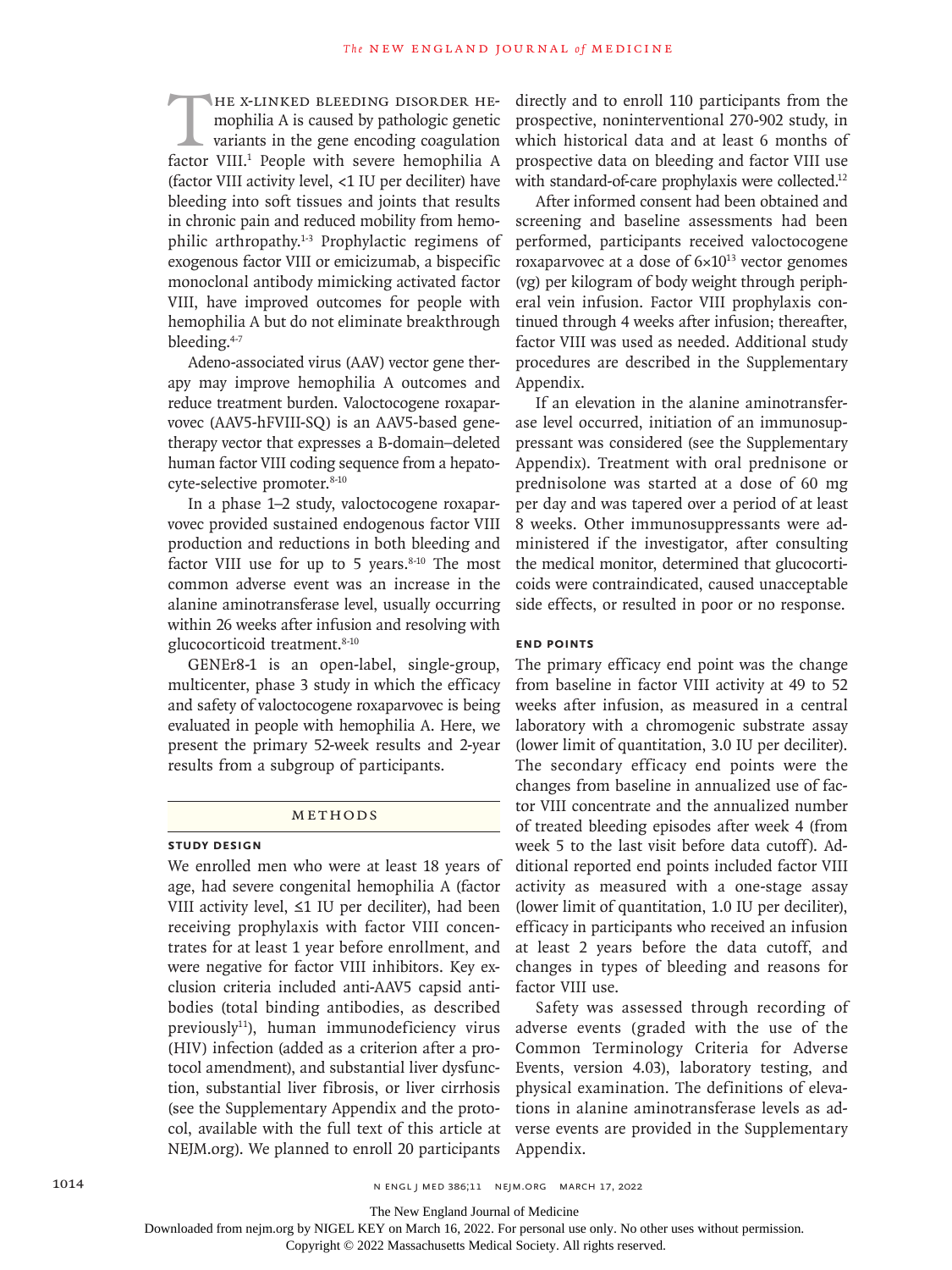# **Oversight**

The sponsor, BioMarin Pharmaceutical, designed this study with input from the authors. Authors who are employees of the sponsor contributed to the study design, and authors who are not employees of the sponsor provided consultation on the design and conduct of the study. Employees of the sponsor oversaw the collection and analysis of the data. The first draft of the manuscript was written by a medical writer contracted by the sponsor, under the direction of the authors; all the authors critically reviewed the manuscript and provided substantive input during drafting. All the authors contributed to data interpretation and vouch for the accuracy and completeness of the data and for the fidelity of the study to the protocol. The study was conducted in accordance with Good Clinical Practice guidelines and local regulations. Independent ethics committees or institutional review boards at each study site approved the protocol. Participants provided written informed consent before enrollment. An independent data and safety monitoring committee oversaw the safety of the participants and the ethics of the study conduct. A data-access plan minimizing bias and preserving the scientific and business integrity of this single-group, open-label study strictly limited sponsor access to efficacy data before protocol-specified analyses were performed.

# **Statistical Analysis**

The primary efficacy end point of the change from baseline in factor VIII activity was analyzed in HIV-negative participants who received valoctocogene roxaparvovec (modified intention-to-treat population). The baseline factor VIII activity level was imputed as 1 IU per deciliter, since no factor VIII washout period was required. The change from baseline in median factor VIII activity during weeks 49 through 52 was evaluated with a one-sample t-test at a two-sided significance level of 0.05 against the null hypothesis that the change from baseline was zero. For missing data, the last observation was carried forward.

The secondary end points of the change from baseline in annualized factor VIII concentrate use and treated bleeding rate were analyzed in the subgroup of participants in the modified intention-to-treat population who had at least 6 months of prospectively collected bleeding and factor VIII usage data from the 270-902 study (rollover population from the noninterventional study). Both end points were assessed with the use of two-sided one-sample t-tests against the null hypothesis that the change from baseline was zero. The annualized rate of treated bleeding episodes was tested first for noninferiority as compared with prophylaxis (margin, 3.5 episodes per year) and then, if significant, was tested for superiority as compared with prophylaxis. The primary and secondary efficacy end points were tested hierarchically to control overall type I error.<sup>13</sup> The planned sample size provided at least 90% power for testing the superiority of the efficacy end points (see the Supplementary Appendix).

#### **RESULTS**

# **Participants**

Overall, 181 men with severe hemophilia A were screened; 144 were enrolled at 48 sites in 13 countries worldwide between December 19, 2017, and November 15, 2019 (Fig. S1 in the Supplementary Appendix). Most of the participants who were ineligible after screening (26 of 37) were excluded from the study because of positivity for anti-AAV5 capsid antibodies (Fig. S2). Overall, 134 participants received one valoctocogene roxaparvovec infusion  $(6\times10^{13} \text{ v}g$  per kilogram of body weight) and completed week 49–52 visits. As of the November 16, 2020, data cutoff, one participant had been lost to follow-up, at week 66. Median follow-up was 60.2 weeks (range, 51.1 to 150.4).

The intention-to-treat population included all 134 participants who received an infusion. The modified intention-to-treat population included the 132 HIV-negative participants, 17 of whom received an infusion at least 2 years before the data cutoff. The rollover population included 112 participants from the modified intention-to-treat population who had at least 6 months of data from the 270-902 study. The baseline characteristics of the participants in the different study populations were generally similar (Table 1); in the subgroup of participants in the modified intention-to-treat population who received the infusion 2 or more years before the data cutoff, both the percentage of participants who had problem joints (defined as joints with chronic pain, chronic synovitis, arthropathy, limited motion, or recurrent bleeding) and the median annualized rate of factor VIII use were higher than they were in the full study population. At base-

The New England Journal of Medicine

Downloaded from nejm.org by NIGEL KEY on March 16, 2022. For personal use only. No other uses without permission.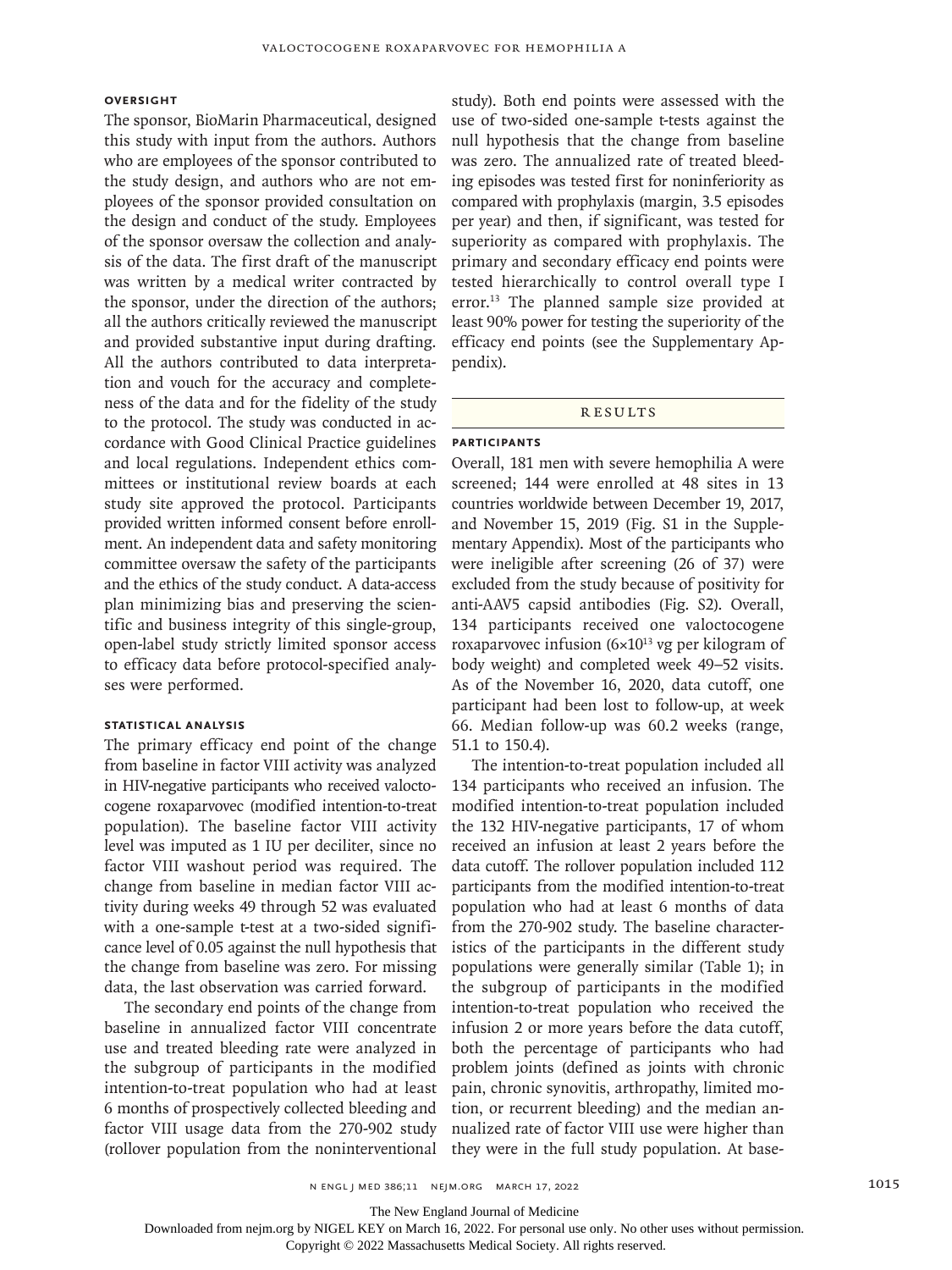| Table 1. Baseline Demographic and Clinical Characteristics.*           |                                                                                                 |                                           |                                                                |                                                 |  |
|------------------------------------------------------------------------|-------------------------------------------------------------------------------------------------|-------------------------------------------|----------------------------------------------------------------|-------------------------------------------------|--|
| Characteristic                                                         | <b>Modified Intention-</b><br>to-Treat Population,<br>≥2-Year Subgroup<br>$(N=17)$ <sup>*</sup> | <b>Rollover Population</b><br>$(N = 112)$ | <b>Modified Intention-</b><br>to-Treat Population<br>$(N=132)$ | Intention-to-Treat<br>Population<br>$(N = 134)$ |  |
| Age at enrollment - yr                                                 |                                                                                                 |                                           |                                                                |                                                 |  |
| Mean                                                                   | $29.5 \pm 6.0$                                                                                  | $31.8 \pm 10.6$                           | $31.4 \pm 10.1$                                                | $31.7 \pm 10.3$                                 |  |
| Median (range)                                                         | $29.0(19-43)$                                                                                   | $30.0(19-70)$                             | $30.0(18-70)$                                                  | $30.0(18-70)$                                   |  |
| Male sex - no. (%)                                                     | 17 (100)                                                                                        | 112 (100)                                 | 132 (100)                                                      | 134 (100)                                       |  |
| Race or ethnic group - no. (%)                                         |                                                                                                 |                                           |                                                                |                                                 |  |
| White                                                                  | 14 (82)                                                                                         | 78 (69.6)                                 | 94 (71.2)                                                      | 96 (71.6)                                       |  |
| Asian                                                                  | 1(6)                                                                                            | 17(15.2)                                  | 19(14.4)                                                       | 19 (14.2)                                       |  |
| <b>Black</b>                                                           | 1(6)                                                                                            | 14(12.5)                                  | 15(11.4)                                                       | 15 (11.2)                                       |  |
| Hawaiian or Pacific Islander                                           | $\mathbf{0}$                                                                                    | 1(0.9)                                    | 1(0.8)                                                         | 1(0.7)                                          |  |
| Not provided                                                           | 1(6)                                                                                            | 2(1.8)                                    | 3(2.3)                                                         | 3(2.2)                                          |  |
| Hispanic or Latino                                                     | 1(6)                                                                                            | 5(4.5)                                    | 7(5.3)                                                         | 7(5.2)                                          |  |
| Body-mass index**                                                      | $26.4 \pm 3.8$                                                                                  | $25.2 + 4.7$                              | $25.3 \pm 4.6$                                                 | $25.3 + 4.6$                                    |  |
| Medical history - no. (%)                                              |                                                                                                 |                                           |                                                                |                                                 |  |
| Hepatitis B                                                            | 1(6)                                                                                            | 17(15.2)                                  | 18 (13.6)                                                      | 20 (14.9)                                       |  |
| Hepatitis C                                                            | 6(35)                                                                                           | 33 (29.5)                                 | 39 (29.5)                                                      | 41 (30.6)                                       |  |
| HIV infection                                                          | $\mathbf 0$                                                                                     | 0                                         | $\pmb{0}$                                                      | 2(1.5)                                          |  |
| Positive factor VIII inhibitor test <sup>++</sup>                      | $\mathbf 0$                                                                                     | $1(0.9)$ $*$                              | $1(0.8)$ $**$                                                  | $1(0.7)$ **                                     |  |
| Number of problem joints at study initiation<br>— no. $(\%)$           |                                                                                                 |                                           |                                                                |                                                 |  |
| $\mathbf 0$                                                            | 10(59)                                                                                          | 82 (73.2)                                 | 95 (72.0)                                                      | 97 (72.4)                                       |  |
| 1                                                                      | 4(24)                                                                                           | 13 (11.6)                                 | 17(12.9)                                                       | 17(12.7)                                        |  |
| $\overline{2}$                                                         | $\mathbf{0}$                                                                                    | 9(8.0)                                    | 9(6.8)                                                         | 9(6.7)                                          |  |
| 3                                                                      | 2(12)                                                                                           | 6(5.4)                                    | 8(6.1)                                                         | 8(6.0)                                          |  |
| >3                                                                     | 1(6)                                                                                            | 2(1.8)                                    | 3(2.3)                                                         | 3(2.2)                                          |  |
| Receipt of factor VIII prophylaxis for hemo-<br>philia $A$ — no. $(%)$ | 17 (100)                                                                                        | 112 (100)                                 | 132 (100)                                                      | 134 (100)                                       |  |
| SHL products                                                           | 10(59)                                                                                          | 69 (61.6)                                 | 81(61.4)                                                       | 83 (61.9)                                       |  |
| <b>EHL</b> products                                                    | 7(41)                                                                                           | 28 (25.0)                                 | 36(27.3)                                                       | 37 (27.6)                                       |  |
| Plasma-derived products                                                | 1(6)                                                                                            | 23(20.5)                                  | 24(18.2)                                                       | 24 (17.9)                                       |  |
| Missing data                                                           | 1(6)                                                                                            | 0                                         | 1(0.8)                                                         | 1(0.7)                                          |  |
| Duration of baseline collection period - mo                            | $13.1 \pm 0.4$                                                                                  | $8.4 \pm 2.2$                             | $9.1 \pm 2.6$                                                  | $9.2 \pm 2.6$                                   |  |
| Prestudy annualized factor VIII usage - IU/kg/yr                       |                                                                                                 |                                           |                                                                |                                                 |  |
| Mean                                                                   | 4830.0±1578.1                                                                                   | 3961.2±1751.5                             | $4111.3 \pm 1747.8$                                            | 4113.5±1739.0                                   |  |
| Median (range)                                                         | 4635.0<br>$(2550.9 - 7885.0)$                                                                   | 3754.4<br>$(1296.4 - 11251.1)$            | 3860.3<br>$(1296.4 - 11251.1)$                                 | 3860.3<br>$(1296.4 - 11251.1)$                  |  |
| Prestudy annualized factor VIII infusions<br>— infusions/yr            |                                                                                                 |                                           |                                                                |                                                 |  |
| Mean                                                                   | $152.9 + 86.6$                                                                                  | $135.9 \pm 52.0$                          | $138.1 \pm 57.2$                                               | $137.5 + 57.0$                                  |  |
| Median (range)                                                         | 119.7 (49.3-358.7)                                                                              | 128.6 (39.5 - 363.8)                      | 125.1 (39.5-363.8)                                             | 121.1 (39.5-363.8)                              |  |
| Annualized rate of treated bleeds - bleeds/yr                          |                                                                                                 |                                           |                                                                |                                                 |  |
| Mean                                                                   | $9.5 \pm 22.5$                                                                                  | $4.8 \pm 6.5$                             | $5.4 \pm 10.0$                                                 | $5.4 \pm 10.0$                                  |  |
| Median (range)                                                         | $0.9(0 - 91.5)$                                                                                 | $2.8(0-33.1)$                             | $2.0(0-91.5)$                                                  | $2.3(0-91.5)$                                   |  |

1016 **n** ENGL J MED 386;11 NEJM.ORG MARCH 17, 2022

The New England Journal of Medicine

Downloaded from nejm.org by NIGEL KEY on March 16, 2022. For personal use only. No other uses without permission.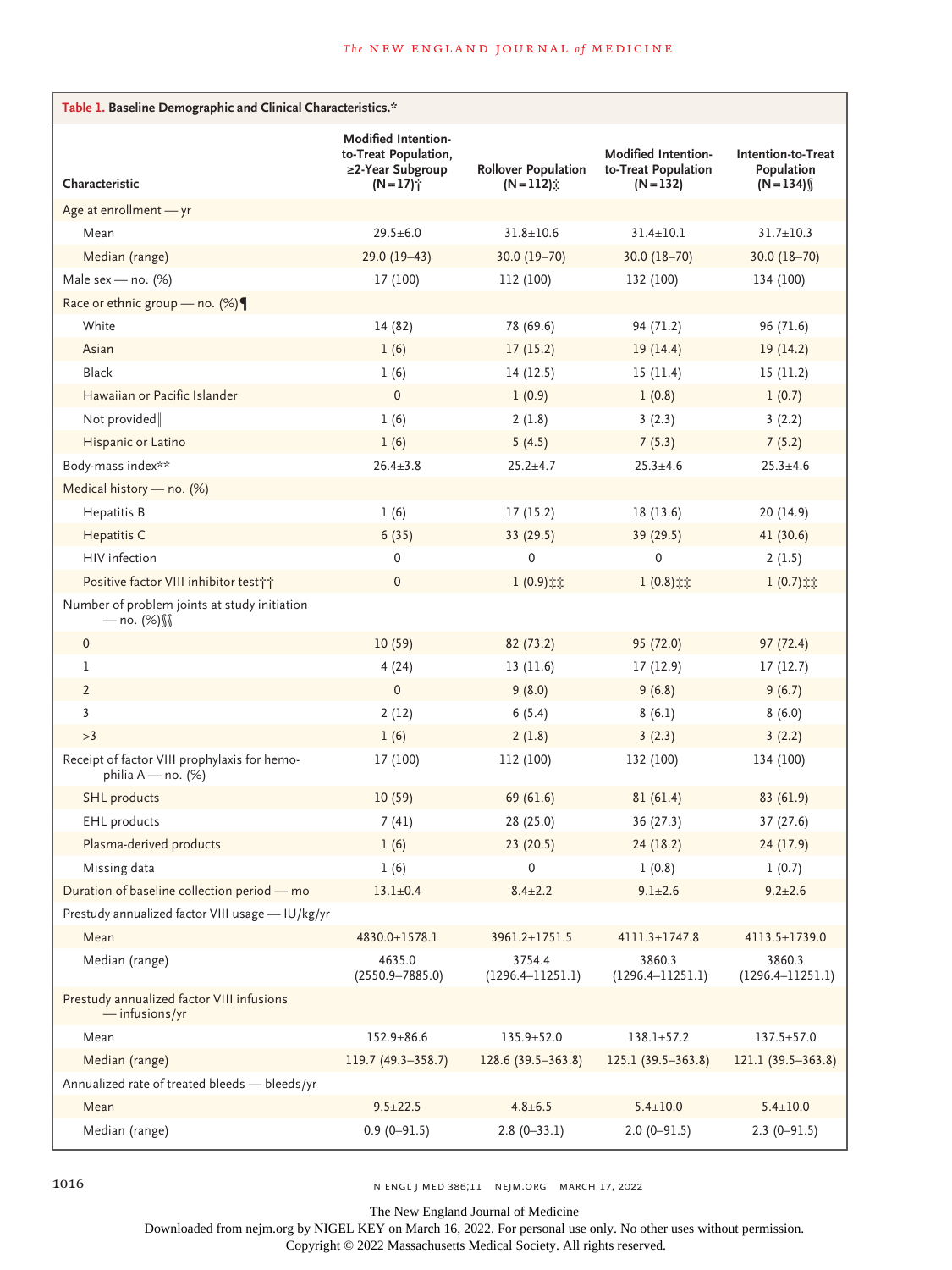#### **Table 1. (Continued.)**

- \* Plus–minus values are means ±SD. EHL denotes extended half-life, and SHL standard half-life.
- † This subgroup included participants in the modified intention-to-treat population (human immunodeficiency virus [HIV]–negative participants who received valoctocogene roxaparvovec) who received the infusion 2 or more years before data cutoff date.
- ‡ The rollover population included participants from the modified intention-to-treat population for whom at least 6 months of data were available from their participation in the noninterventional 270-902 study.
- The intention-to-treat population included all participants who received an infusion.
- Race and ethnic group were reported by the participants.
- Information is not provided because of patient privacy laws.
- \*\* Body-mass index is the weight in kilograms divided by the square of the height in meters.
- †† Positivity for factor VIII inhibitors was defined as a result of at least 0.6 Bethesda units (BU) on a Bethesda assay or a Bethesda assay with Nijmegen modification or at least 1.0 BU for laboratories with a historical lower sensitivity cutoff for inhibitor detection of 1.0 BU. ‡‡ This participant's factor VIII inhibitor test result was determined to be a false positive.
- 
- Problem joints were identified by the investigators at baseline and were defined as joints with any of the following symptoms: chronic joint pain, chronic synovitis, hemophilic arthropathy, limited motion, or recurrent bleeding.

factor VIII prophylaxis with standard half-life year, respectively. The mean and median annualproducts, 27.6% with extended half-life products, and 17.9% with plasma-derived products. No 128.6 infusions per year, respectively, at baseparticipants were receiving emicizumab.

# **Primary and Secondary Efficacy End Points**

In the modified intention-to-treat population (132 participants), the mean (±SD) and median chromogenic substrate factor VIII activity levels during weeks 49 through 52 were 42.9±45.5 IU per deciliter and 23.9 IU per deciliter (interquartile range, 11.9 to 62.3), respectively (Figs. 1A and S3A). Factor VIII data were imputed for 2 participants at this time point; results were similar without imputation (Figs. S3B and S4A). The baseline factor VIII activity level was imputed as 1 IU per deciliter; the mean and median changes from baseline were 41.9 IU per deciliter (95% confidence interval [CI], 34.1 to 49.7; P<0.001) and 22.9 IU per deciliter (interquartile range, 10.9 to 61.3), respectively. At weeks 49 through 52, the median factor VIII activity level was 40 IU per deciliter or greater (i.e., nonhemophilic) in 50 participants (37.9%), at least 5 and less than 40 IU per deciliter (mild hemophilia) in 66 participants (50.0%), and less than 5 IU per deciliter in 16 participants (12.1%); 12 participants (9.1%) had a median factor VIII activity level of less than 3 IU per deciliter (additional details and one-stage assay results are provided in Table S1). Inter- and intraparticipant variation in factor VIII activity was observed (Fig. S5).

In the rollover population (112 participants), baseline mean and median annualized factor VIII use was 3961.2 and 3754.4 IU per kilogram per year, respectively (Fig. 2A). After week 4, mean and median annualized factor VIII concentrate use was 56.9 IU per kilogram per year (a 98.6%

line, 61.9% of the participants were receiving reduction; P<0.001) and 0 IU per kilogram per ized factor VIII infusion rates were 135.9 and line, and 2.0 (a 98.6% reduction) and 0 infusions per year, respectively, after week 4 (Fig. 2B).

> The mean and median annualized rates of treated bleeding episodes at baseline were 4.8 and 2.8 bleeds per year, respectively (Fig. 2C), and declined to 0.8 and 0 bleeds per year, respectively, after week 4 in the rollover population. The mean change from baseline was −4.1 bleeds per year (95% CI, −5.3 to −2.8) — an 83.8% reduction, which met the criteria for superiority to factor VIII prophylaxis (P<0.001).

#### **Additional End Points**

Among the 17 participants who had received infusions at least 2 years before the data cutoff, the mean and median factor VIII activity levels were 42.2±50.9 IU per deciliter and 23.9 IU per deciliter (interquartile range, 11.2 to 55.0), respectively, at weeks 49 through 52 after infusion and were 24.4±29.2 IU per deciliter and 14.7 IU per deciliter (interquartile range, 6.4 to 28.6), respectively, at week 104 (Figs. 1B, S3C, S3D, and S4B). At week 104, the median factor VIII activity level was at least 40 IU per deciliter in 3 participants (18%), at least 5 and lower than 40 IU per deciliter in 10 participants (59%), and less than 5 IU per deciliter in 4 participants (24%); 3 participants (18%) had a median factor VIII activity level of less than 3 IU per deciliter. (Additional details and one-stage assay results are provided in Table S2 and Fig. S6.)

Among the 112 participants in the rollover population, the mean annualized rates of factor VIII concentrate use after week 4 for usual prophylaxis, treatment of bleeding, surgery or other

The New England Journal of Medicine

Downloaded from nejm.org by NIGEL KEY on March 16, 2022. For personal use only. No other uses without permission.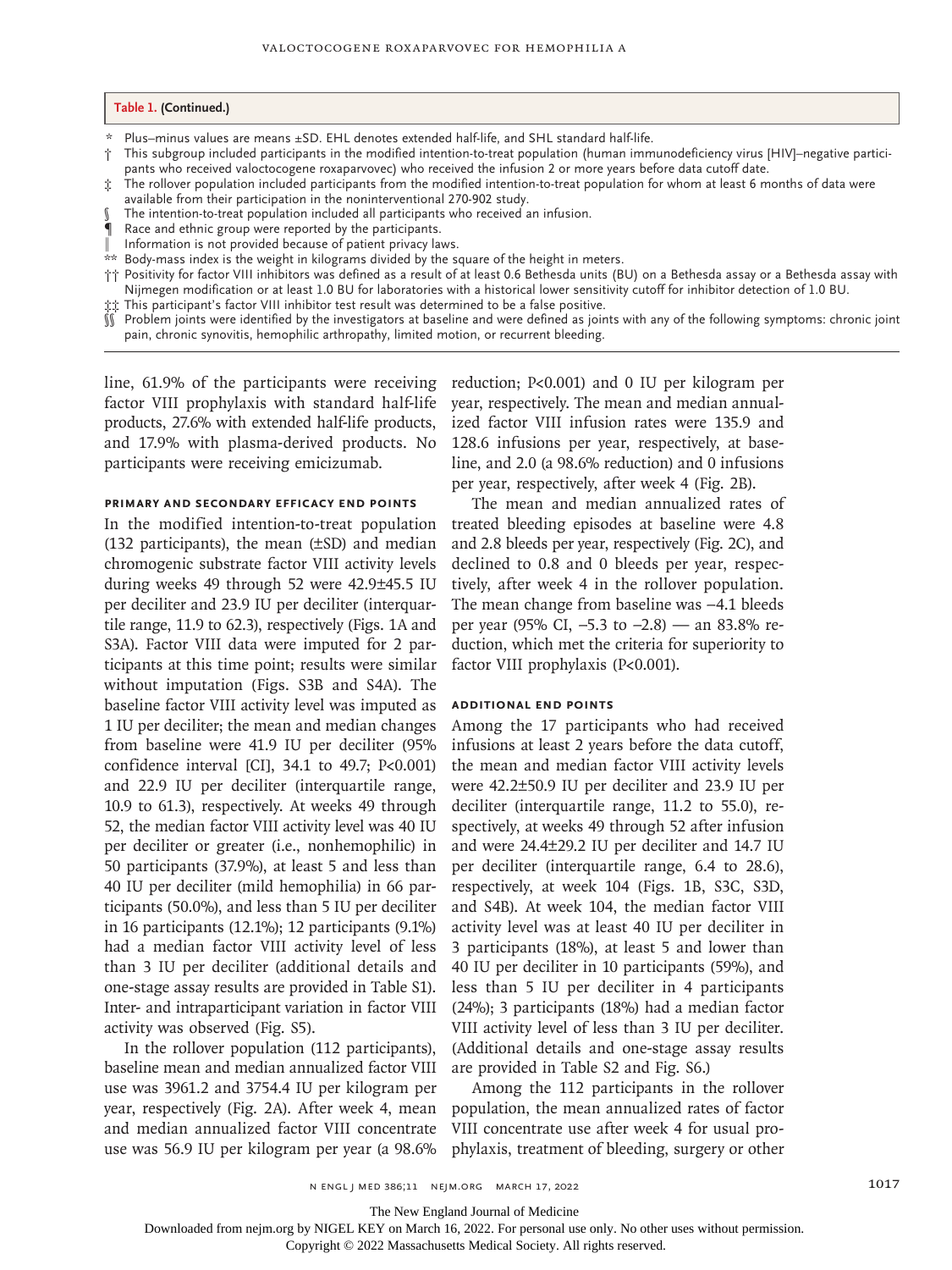

#### **Figure 1. Median Factor VIII Activity Levels over Time.**

A chromogenic substrate assay was used to measure factor VIII activity, shown here in 4-week windows in the modified intention-to-treat population (human immunodeficiency virus [HIV]–negative participants who received valoctocogene roxaparvovec; 132 participants) up to weeks 49–52 (Panel A) and in the subgroup of participants in the modified intention-to-treat population who received the infusion 2 or more years before the data cutoff date (17 participants) up to week 104 (Panel B). At weeks 49–52 in the modified intention-to-treat population, the mean and median changes from baseline in factor VIII activity (with the baseline value imputed as 1 IU per deciliter) were 41.9 IU per deciliter (95% confidence interval [CI], 34.1 to 49.7; P<0.001) and 22.9 IU per deciliter (interquartile range, 10.9 to 61.3), respectively. Missing data were imputed with the use of the last-observation-carried-forward approach. Values for factor VIII activity were excluded if they were obtained within 72 hours (or 3 calendar days, if the time was not available) after the last infusion of exogenous factor VIII replacement therapy. Values below the lower limit of quantitation of the chromogenic assay (3 IU per deciliter) were imputed as 0 IU per deciliter. Baseline values were imputed as 1 IU per deciliter, since no washout of factor VIII concentrates was required before infusion with valoctocogene roxaparvovec. Boxes represent the interquartile range, whiskers represent the range, horizontal lines represent the median, and

from baseline by 99.6%, 85.5%, 88.0%, and gery or another procedure and by 9 participants 30.2%, respectively (Table S3); similar reductions (8.0%) as one-time prophylaxis. The mean anoccurred in the annualized infusion rates. Factor nualized bleeding rate decreased by 84.2% for

procedure, and one-time prophylaxis decreased VIII was used by 7 participants (6.2%) for sur-

1018 **1018** N ENGL | MED 386;11 NEJM.ORG MARCH 17, 2022

The New England Journal of Medicine

Downloaded from nejm.org by NIGEL KEY on March 16, 2022. For personal use only. No other uses without permission.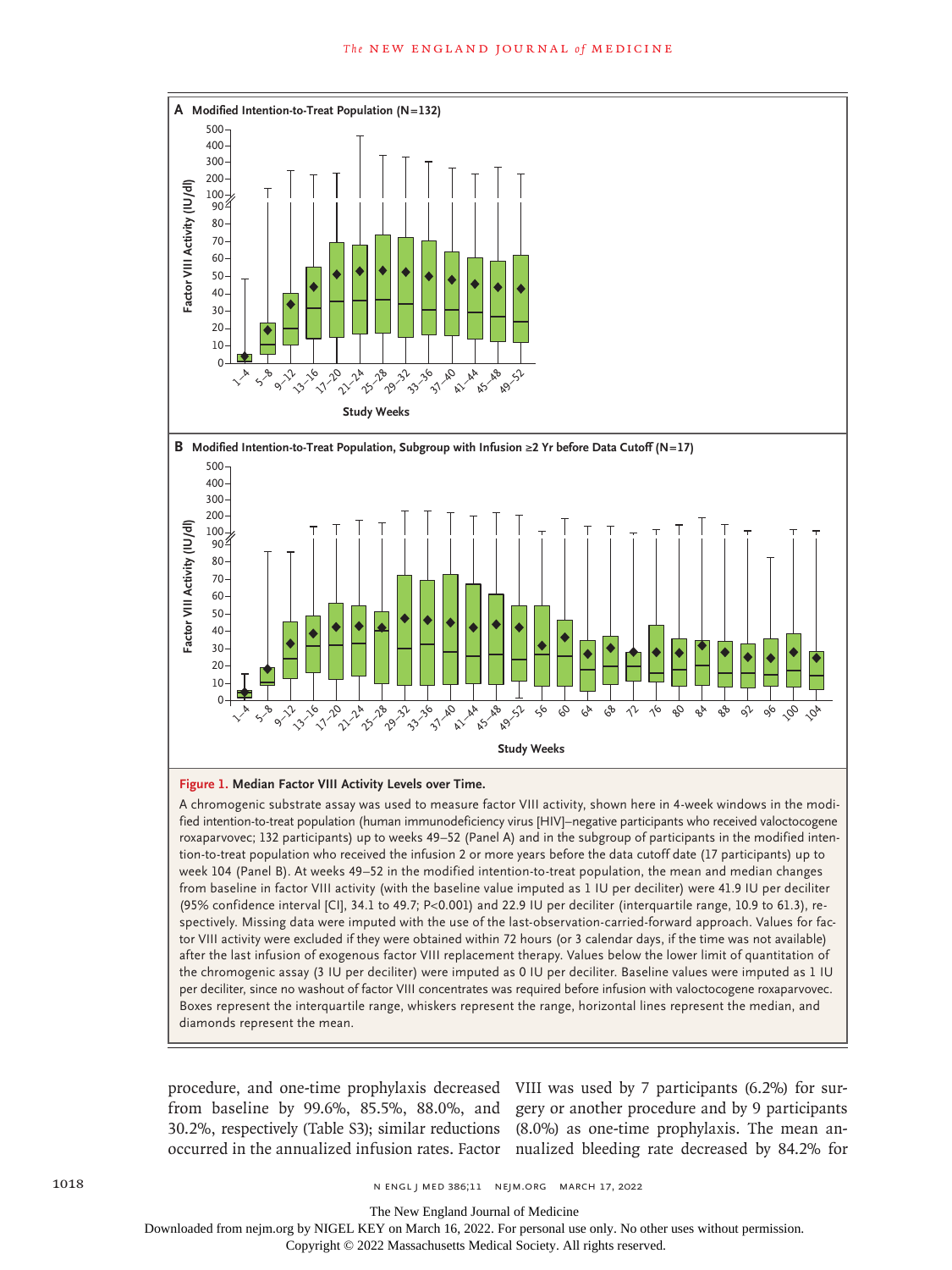#### **Figure 2. Changes from Baseline in Annualized Factor VIII Use and Infusion Rates and Annualized Treated Bleeding Rate after Infusion (Rollover Population).**

The rollover population included 112 participants from the modified intention-to-treat population (HIV-negative participants who received valoctocogene roxaparvovec) who had at least 6 months of data from their participation in the noninterventional 270-902 study. The period after infusion started after week 4. The P values in Panels A and C are from two-sided one-sample t-tests against the null hypothesis that the change from baseline would be zero. The annualized factor VIII use rate was defined as (IU of factor VIII used per kilogram of body weight÷total number of days) $\times$ 365.25. The annualized factor VIII infusion rate was defined as (number of exogenous factor VIII infusions÷total number of days)×365.25. The annualized treated bleeding rate was defined as (number of treated bleeding episodes÷total number of days) $\times$ 365.25. The 95% confidence interval for the annualized factor VIII infusion rate should not be used to infer significance, since it was not adjusted for multiplicity. IQR denotes interquartile range.

treated joint bleeds, by 85.0% for treated problem joint bleeds, by 81.3% for treated spontaneous bleeds, and by 85.4% for treated traumatic bleeds (Table S4).

Of the 134 participants in the intention-totreat population, 35 (26.1%) had no treated bleeds either while receiving prophylaxis or after week 4 (Figs. 3 and S7), and 66 (49.3%) had treated bleeds during the baseline period while receiving prophylaxis but not after week 4. Of the 33 participants (24.6%) with treated bleeds after week 4, the annualized bleeding rate after infusion decreased for 20 participants (14.9%) and increased for 13 (9.7%). The 13 participants with increases in bleeding after infusion included 6 who had bleeds only within 30 days after stopping prophylaxis, 3 who reported only traumatic bleeds, and 4 participants (2 of whom had low factor VIII levels throughout the study) who reported both spontaneous and traumatic bleeds, including those in preexisting problem joints. Overall, 121 of 134 participants (90.3%) had no treated bleeds or fewer treated bleeds after infusion. Participants in each of these categories had a wide range of factor VIII activity values at weeks 49 through 52.

#### **Safety**

All 134 participants had at least one adverse event (Table 2). Most events were of grade 1 or 2; an increase in alanine aminotransferase level (in 85.8% of the participants), headache (in 38.1%),



nausea (in 37.3%), and an increase in aspartate aminotransferase level (in 35.1%) were the most common adverse events. A total of 22 participants (16.4%) reported serious adverse events (Table S5); 5 (3.7%) reported serious adverse events that were determined by the investigators to be related to the study drug. All serious adverse events resolved. No participants died, withdrew because of adverse events, or had development of factor VIII inhibitors. At weeks 49 through 52, factor VIII activity levels greater than 150 IU per deciliter were found in 7 of 134

The New England Journal of Medicine

Downloaded from nejm.org by NIGEL KEY on March 16, 2022. For personal use only. No other uses without permission.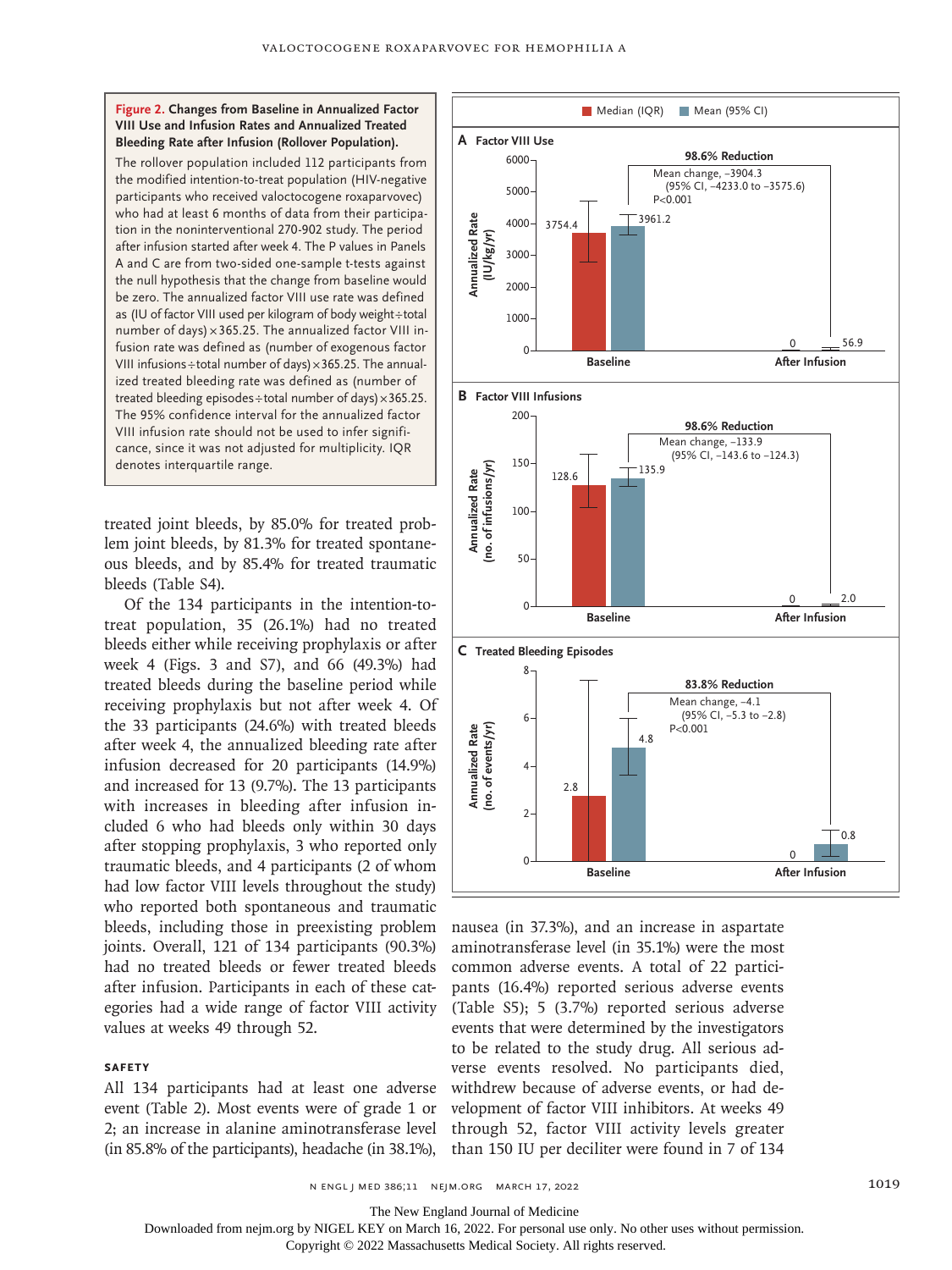

participants (5.2%); no participants reported thromboembolism (see the Supplementary Appendix).

During or shortly after infusion, 7 participants (5.2%) had systemic hypersensitivity; 3 (2.2%) reported serious infusion-related reactions (1 re-

ported maculopapular rash and presyncope, 1 reported an anaphylactic reaction, and 1 reported a hypersensitivity reaction). Infusion reactions were effectively mitigated by slowing or pausing the infusion and administering treatment with supportive medications (e.g., antihistamines, anti-

The New England Journal of Medicine

Downloaded from nejm.org by NIGEL KEY on March 16, 2022. For personal use only. No other uses without permission.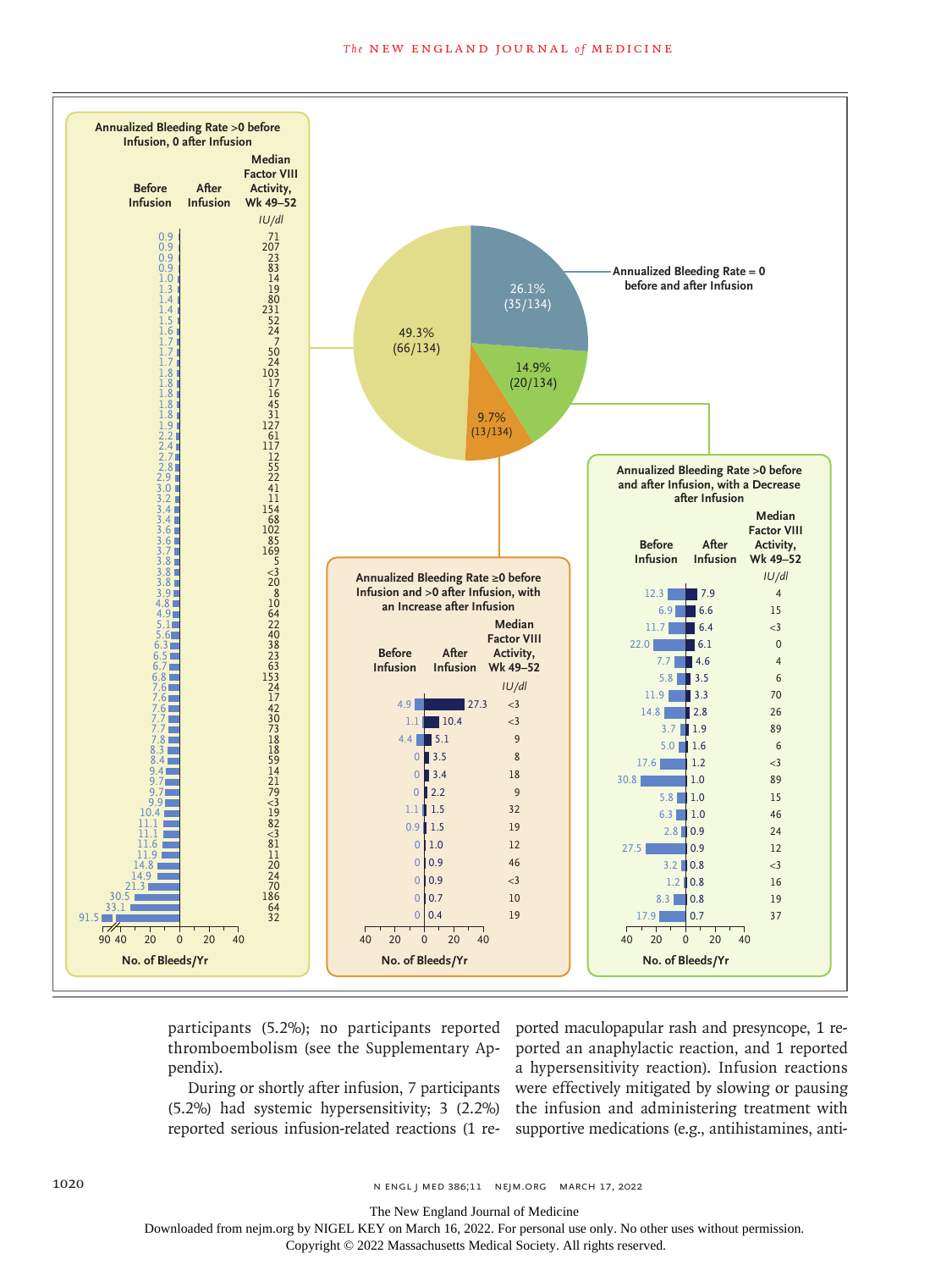#### **Figure 3 (facing page). Annualized Treated Bleeding Rates before and after Infusion in Individual Participants (Intention-to-Treat Population).**

Participants were classified as having an annualized treated bleeding rate of 0 before and after infusion (35 participants); a rate of greater than 0 before infusion and a rate of 0 after infusion (66 participants); a rate of greater than 0 before and after infusion, with the rate decreased after infusion (20 participants); or a rate of 0 or greater before infusion and greater than 0 after infusion, with an increase after infusion (13 participants). In the bar graphs, each line represents an individual participant, ordered according to postinfusion annualized bleeding rate. Bars on the left of the vertical axis indicate annualized treated bleeding rates at baseline, and bars on the right indicate annualized treated bleeding rates in the postinfusion period (after week 4). Factor VIII activity was measured with a chromogenic substrate assay. The lower limit of quantitation of the chromogenic substrate assay was 3.0 IU per deciliter. Of the 13 participants with more frequent bleeding after the infusion than before the infusion, 6 had bleeds only within 30 days after stopping prophylaxis, 3 reported only traumatic bleeds, and 4, two of whom had low factor VIII levels throughout the study, reported both spontaneous and traumatic bleeds, including bleeds in preexisting problem joints. An alternative view of this figure with participants ordered according to preinfusion annualized bleeding rate is shown in Figure S7.

pyretics, or glucocorticoids), as indicated. All participants completed the infusion; 4 participants (3.0%) completed the infusion after having it paused.

Overall, 115 participants (85.8%) had an adverse event of an elevation in the alanine aminotransferase level (Table S6). Glucocorticoids were administered as treatment; as of the data cutoff, 96.2% of the events had resolved. The median time to the first elevation in alanine aminotransferase level after infusion was 8.0 weeks. The median duration of elevation was 15 days. In total, 11 participants (8.2%) had grade 3 elevations in alanine aminotransferase level (>5 to 20 times the upper limit of the normal range); one of these participants had two events. Of these 12 events, 2 (in 2 participants [1.5%]) were serious adverse events leading to intervention with intravenous methylprednisolone (see the Supplementary Appendix). None of these events met Hy's law criteria for drug-induced liver injury (elevation in alanine aminotransferase level to >3 times the upper limit of the normal range with elevation in total bilirubin level to >2 times the upper limit of the normal range without findings of obstruction, cancer, or impaired glucuronidation capacity). $14$  Of the 12 grade 3 events, 9 occurred within 26 weeks after infusion and 3 occurred during weeks 26 through 36; all were managed with glucocorticoids and resolved. No grade 4 or higher elevations in alanine aminotransferase level occurred.

A total of 106 participants (79.1%) received glucocorticoids in accordance with the protocol (Table S7). The median time to initiation of glucocorticoid treatment was 8.1 weeks, and the median treatment duration was 230 days (range, 22 to 551). Adverse events attributed to glucocorticoid treatment were reported by 79 of the 110 participants (71.8%) who received any glucocorticoids; the most common events were acne, insomnia, Cushing's syndrome, and weight increase. Serious adverse events attributed to glucocorticoids occurred in 3 of the 110 participants (2.7%) (Table S8). Other immunosuppressants were used by 39 participants (29.1%) (Table S9) because of contraindications, side effects, or a poor or no response to glucocorticoid treatment (Table S10).

### Discussion

Valoctocogene roxaparvovec substantially increased factor VIII activity and reduced the annualized rates of factor VIII use and bleeding as compared with factor VIII prophylaxis. At weeks 49 through 52, a median factor VIII activity level of 5 IU per deciliter or higher was found in 88.1% of participants. The annualized rates of factor VIII use and treated bleeding declined by 98.6% and 83.8%, respectively, after infusion.

Both intra- and interindividual variability in factor VIII activity after gene transfer were notable. In the modified intention-to-treat population at weeks 49 through 52, 7 participants (5.3%) had a median factor VIII activity level greater than 150 IU per deciliter. During the same interval, 12 participants (9.1%) had a median factor VIII activity level of less than 3 IU per deciliter as measured with a chromogenic assay; as measured with a one-stage assay, 2 participants (1.5%) had a factor VIII activity level of less than 1 IU per deciliter. The causes of this variability are not fully understood, but many biologic variables<sup>15-17</sup> and molecular events related to gene transfer and expression (e.g., hepatocyte transduction, vector-encoded factor VIII sequence transcription, factor VIII protein fold-

The New England Journal of Medicine

Downloaded from nejm.org by NIGEL KEY on March 16, 2022. For personal use only. No other uses without permission.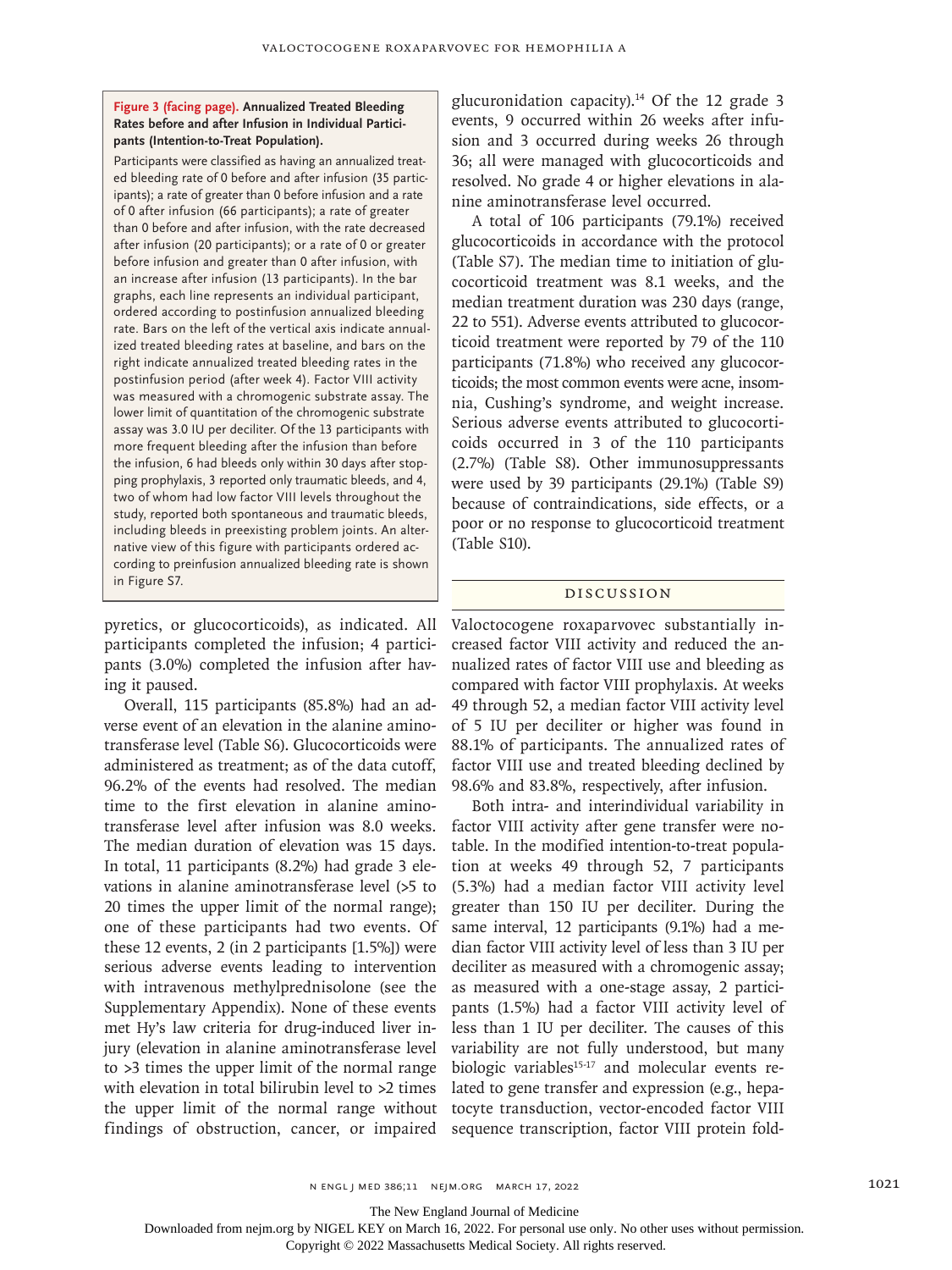| Table 2. Adverse Events (Intention-to-Treat Population).*          |                                         |
|--------------------------------------------------------------------|-----------------------------------------|
| Event                                                              | Intention-to-Treat Population $(N=134)$ |
|                                                                    | no. (%)                                 |
| Any adverse event                                                  | 134 (100)                               |
| Grade 1                                                            | 133 (99.3)                              |
| Grade 2                                                            | 113 (84.3)                              |
| Grade 3                                                            | 35 (26.1)                               |
| Grade 4                                                            | 1(0.7)                                  |
| Adverse events occurring in ≥20% of participants                   |                                         |
| Alanine aminotransferase increase                                  | 115 (85.8)                              |
| Headache                                                           | 51(38.1)                                |
| <b>Nausea</b>                                                      | 50 (37.3)                               |
| Aspartate aminotransferase increase                                | 47 (35.1)                               |
| Arthralgia                                                         | 39 (29.1)                               |
| Fatigue                                                            | 37 (27.6)                               |
| Acne                                                               | 36 (26.9)                               |
| Insomnia                                                           | 28 (20.9)                               |
| Upper respiratory tract infection                                  | 27(20.1)                                |
| Any serious adverse event                                          | 22(16.4)                                |
| Serious adverse events occurring in ≥2 participants                |                                         |
| Alanine aminotransferase increase                                  | 2(1.5)                                  |
| Diarrhea                                                           | 2(1.5)                                  |
| Gastroenteritis                                                    | 2(1.5)                                  |
| Rectal hemorrhage                                                  | 2(1.5)                                  |
| Any treatment-related adverse event                                | 123 (91.8)                              |
| Treatment-related adverse events occurring in ≥20% of participants |                                         |
| Alanine aminotransferase increase                                  | 108 (80.6)                              |
| Aspartate aminotransferase increase                                | 39 (29.1)                               |
| Nausea                                                             | 31(23.1)                                |
| Any treatment-related serious adverse event                        | 5(3.7)                                  |
| Alanine aminotransferase increase                                  | 2(1.5)                                  |
| Anaphylactic reaction                                              | 1(0.7)                                  |
| Hypersensitivity                                                   | 1(0.7)                                  |
| Maculopapular rash <sup>+</sup>                                    | 1(0.7)                                  |
| Presyncope <sup>+</sup>                                            | 1(0.7)                                  |
| Any adverse event related to glucocorticoids                       | 81(60.4)                                |
| Any adverse event related to nonsteroidal immunosuppressants       | 14 (10.4)                               |
| Adverse events of special interest                                 |                                         |
| Alanine aminotransferase increase                                  | 115 (85.8)                              |
| Potential Hy's law case:                                           | $\mathbf 0$                             |
| Infusion-related reaction§                                         | 50 (37.3)                               |
| Systemic hypersensitivity                                          | 7(5.2)                                  |
| Anaphylactic or anaphylactoid reaction                             | 3 $(2.2)$                               |
| Thromboembolic event                                               | 0                                       |
| Development of factor VIII inhibitors                              | 0                                       |

1022 N ENGL J MED 386;11 NEJM.ORG MARCH 17, 2022

The New England Journal of Medicine

Downloaded from nejm.org by NIGEL KEY on March 16, 2022. For personal use only. No other uses without permission.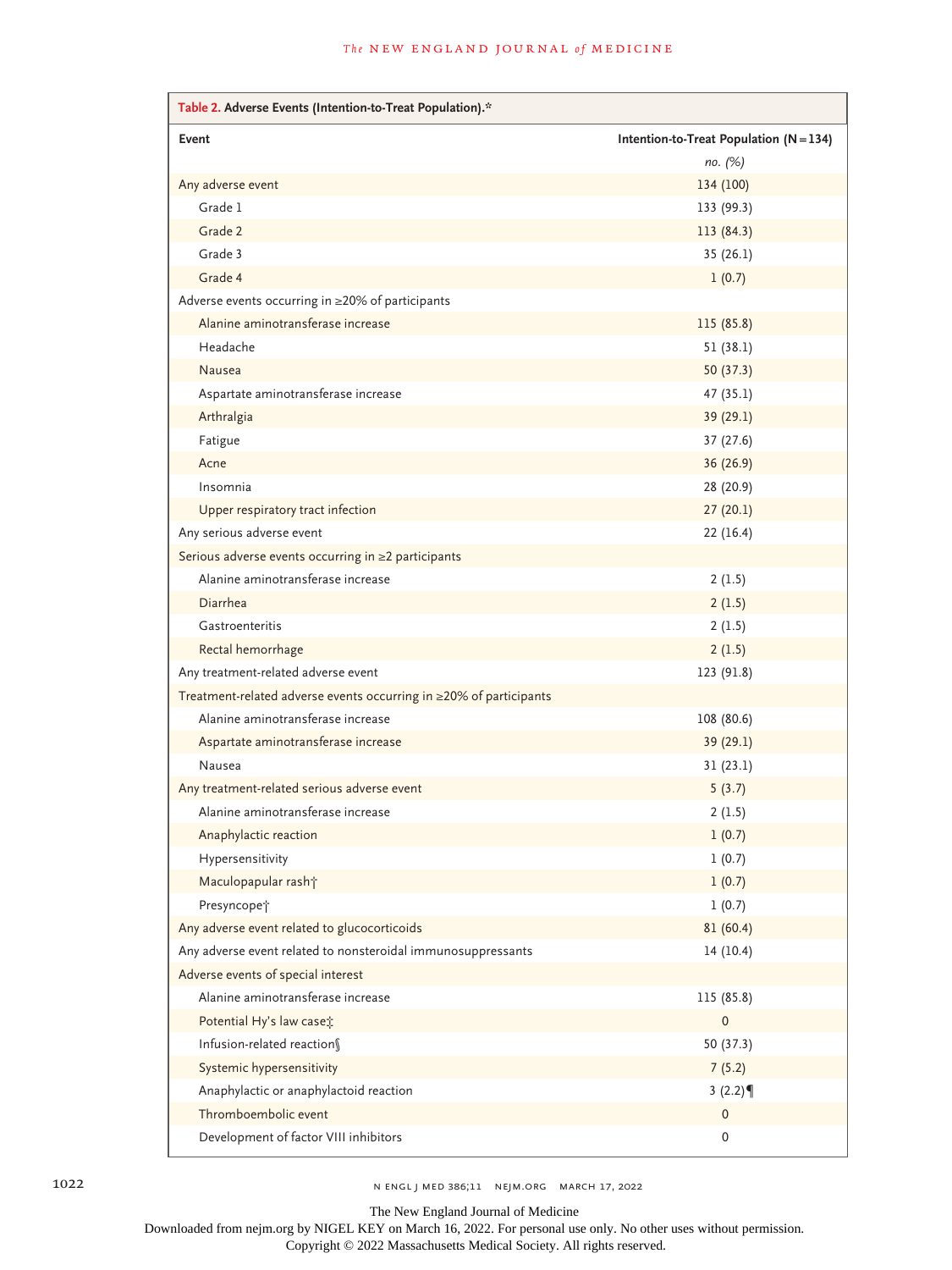| Table 2. (Continued.) |  |
|-----------------------|--|
|-----------------------|--|

\* Adverse events were coded with the use of the *Medical Dictionary for Regulatory Activities*, version 23.0, and were graded for severity with the use of Common Terminology Criteria for Adverse Events, version 4.03. The determination of whether an event was related to the study drug was made by the investigator. Additional details on adverse events are provided in the Supplementary Appendix.

† Maculopapular rash and presyncope occurred in the same participant.

- ‡ Hy's law cases have three components: elevation in alanine aminotransferase (ALT) or aspartate aminotransferase (AST) level to greater than 3 times the upper limit of the normal range (ULN), often much greater (to >5 times or >10 times the ULN); total bilirubin elevations to greater than 2 times the ULN, without findings of obstruction (e.g., an elevated alkaline phosphatase level), cancer, or impaired glucuronidation capacity; and absence of another explanation for the combination of increased ALT or AST and total bilirubin levels (e.g., viral hepatitis or preexisting liver disease).<sup>14</sup>
- § Infusion-related reactions were defined as adverse events occurring within 48 hours after infusion; commonly reported events were nausea (19 participants, 14.2%), fatigue (10 participants, 7.5%), and headache (8 participants, 6.0%). Most events were mild to moderate.

¶ One anaphylactic reaction was considered to be a treatment-related serious adverse event.

ing and secretion, and host immune response against the AAV5 capsid $11,18-24$ ) may influence endogenous factor VIII production.

Overall, 90.3% of the participants in our study had either no treated bleeds or fewer treated bleeds after infusion than with factor VIII prophylaxis: 26.1% of the participants had no treated bleeds during the baseline period and no treated bleeds after the infusion, 49.3% had treated bleeds while receiving prophylaxis but none after the infusion, and 14.9% had fewer treated bleeds after the infusion than while receiving prophylaxis. Increased bleeding after the infusion was observed in 9.7% of the participants. Some participants with a factor VIII activity level of less than 5 IU per deciliter at weeks 49 through 52 had no bleeds after the infusion, whereas some participants with higher factor VIII activity levels did have bleeds. Previous modeling with epidemiologic data suggests that a factor VIII activity level of greater than 15 IU per deciliter is protective against joint bleeding,25 but even low levels of clotting factors reduce bleeding.25-29 Preliminary analyses correlating endogenous factor VIII activity with bleeding in this study suggest that a similar relationship exists (data not shown); analyses are ongoing.

In the phase 1–2 study of valoctocogene roxaparvovec, seven participants who received  $6\times10^{13}$  vg per kilogram had a median factor VIII activity level (as measured with a chromogenic assay) of 60.3, 26.2, 19.9, 16.4, and 8.2 IU per deciliter after 1, 2, 3, 4, and 5 years, respectively, and six participants who received  $4\times10^{13}$  vg per kilogram had a median factor VIII activity level of 22.9, 13.1, 7.9, and 4.8 IU per deciliter after 1, 2, 3, and 4 years, respectively.<sup>8-10</sup> Few adverse events related to treatment occurred after year 1; no

participants chose to resume prophylaxis.<sup>8-10</sup> In this phase 3 study of the dose of  $6\times10^{13}$  vg per kilogram, the median factor VIII activity level was 23.9 IU per deciliter at weeks 49 through 52; among the participants who received the infusion 2 years before, the median factor VIII activity level was 14.7 IU per deciliter at week 104. Median factor VIII levels in this study were lower than those with the same dose in the phase 1–2 study. Differences in glucocorticoid use between the studies<sup>8-10</sup> and potential unidentified differences introduced by scaling up the vector-manufacturing process may have contributed to this finding. The decline in factor VIII activity between years 1 and 2 was similar in both studies. Additional follow-up of the participants in the phase 3 study will be required in order to determine the durability of clinical benefit with respect to reduced bleeding and the cessation of prophylaxis resulting from endogenous factor VIII production.

The valoctocogene roxaparvovec infusion was associated mainly with low-grade toxic effects. Systemic hypersensitivity of unknown cause occurred after infusion in 5% of participants. Effective mitigation strategies included slowing the initial infusion rate, pausing the infusion when necessary, providing supportive care, and extending observation after the infusion. All participants completed the infusion.

The most common adverse events were elevations in alanine aminotransferase levels and side effects from the glucocorticoids used to manage them. Although the exact causes of elevations in alanine aminotransferase level after gene transfer are unknown, some, particularly those occurring early after the infusion, may be partially due to inflammatory or immune responses to AAV

The New England Journal of Medicine

Downloaded from nejm.org by NIGEL KEY on March 16, 2022. For personal use only. No other uses without permission.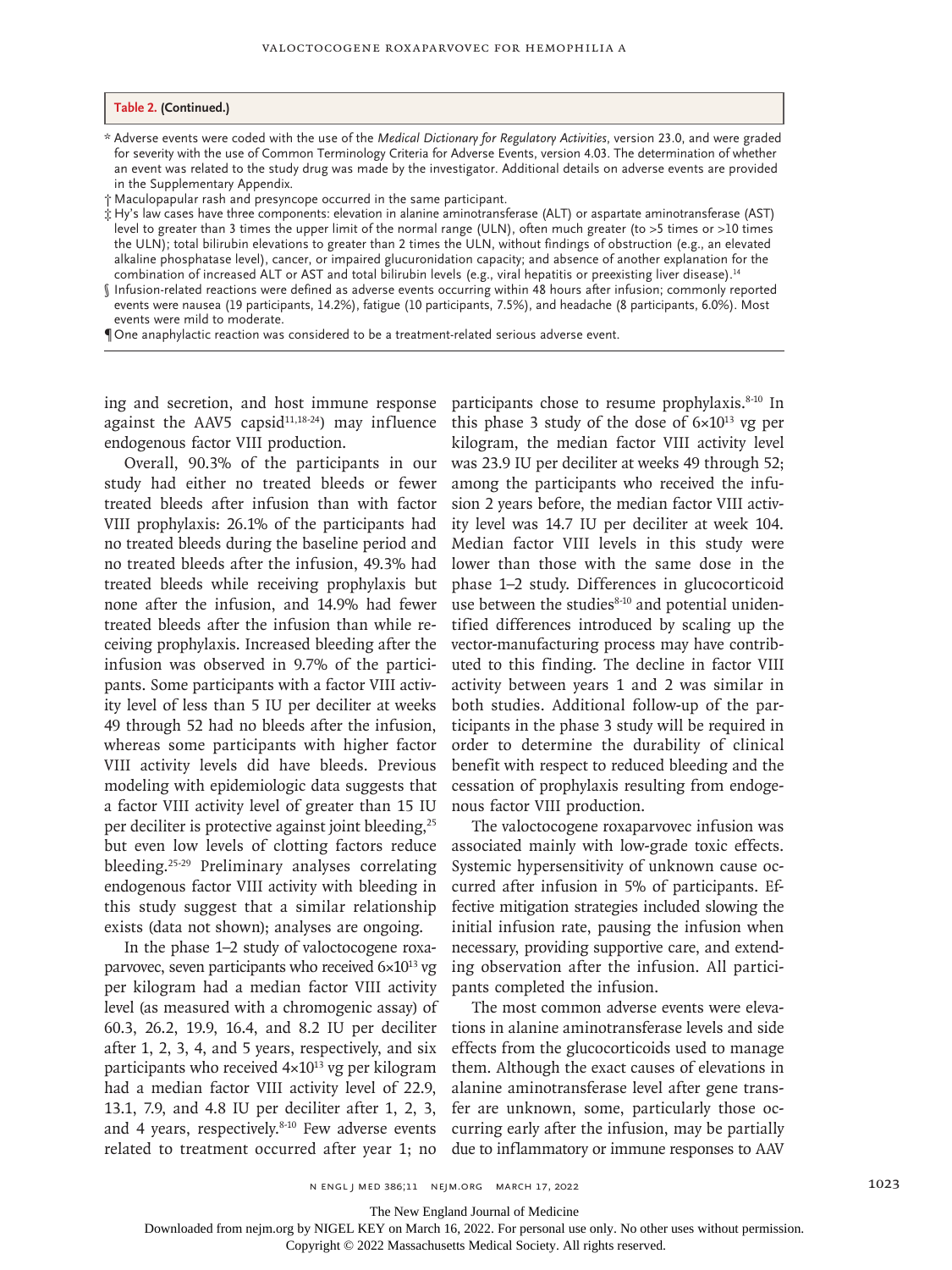response and were used here reactively to preserve transgene expression and manage elevations in alanine aminotransferase levels.<sup>8,9,26,27,31</sup> Although 29.1% of the participants received other immunosuppressants, most participants also received glucocorticoids (usually first), making it difficult to compare the efficacy of other immunosuppressants with that of glucocorticoids alone. Research on the relationships between elevations in alanine aminotransferase levels, factor VIII expression, and glucocorticoid use is ongoing. A phase 3 study evaluating the efficacy and safety of valoctocogene roxaparvovec with prophylactic glucocorticoids in patients with hemophilia A is currently under way (GENEr8-3; ClinicalTrials.gov number, NCT04323098).

In this study, we did not assess potential vector genome integration into the host nuclear genome, which may pose a risk of insertional mutagenesis and cannot be excluded as a longterm persistence mechanism.32 Liver-biopsy specimens from participants in this study have not yet been obtained, and therefore we cannot comment on results of histologic assessment, vector distribution, or DNA structures contributing to long-term expression. Although factor VIII activity levels measured within 72 hours after factor VIII therapy were excluded, the use of extendedhalf-life products may have increased the factor VIII activity in some participants. Because the two participants with HIV infection were excluded from the primary analysis, the clinical applicability of results to persons with HIV infection is limited. Enrollment in the 270-902 study may have been biased because participants and investigators knew that potential participants without AAV5 antibodies who met all other criteria could enter screening for this study; enrollment may have also been biased toward younger people. As in many clinical studies, the general-

gene transfer.<sup>26,27,30,31</sup> Glucocorticoids reduce that izability of these results to the general population of patients with severe hemophilia A is difficult to assess, particularly given the low levels of hemophilia A diagnosis and treatment in many parts of the world (Table  $S11$ ).<sup>33</sup> Although the efficacy of valoctocogene roxaparvovec cannot be directly compared with that of emicizumab because participants in this study had previously been using factor VIII concentrates, the annualized rates of treated bleeding here were similar to those reported with long-term emicizumab prophylaxis.<sup>7</sup>

> Gene therapy for hemophilia A may enable maintenance of steady, endogenous factor VIII activity without regular prophylaxis. The expression of the transferred gene appears to decline over time; further study is needed to address whether repeat treatment will be necessary or possible. Valoctocogene roxaparvovec gene transfer for severe hemophilia A provided significant increases in factor VIII activity with reduced bleeding and factor VIII use for most participants over a period of up to 2 years. The most common adverse event was an elevation in alanine aminotransferase level. Overall, the risk– benefit profile appears favorable; we look forward to learning more about the long-term durability and safety of the treatment as we continue to follow the participants in this study. Supported by BioMarin Pharmaceutical.

> Disclosure forms provided by the authors are available with the full text of this article at NEJM.org.

> A data sharing statement provided by the authors is available with the full text of this article at NEJM.org.

> We thank all the study participants and their families; the study site personnel; the members of the valoctocogene roxaparvovec Chemistry, Manufacturing, and Controls, Early Development, Study Execution, Clinical Development, and Core teams at BioMarin Pharmaceutical for their dedication and contributions; Kathleen Pieper, Ph.D., of AlphaBioCom for medical writing support; Micah Robinson, Ph.D., and Sara Hawley, M.S., of BioMarin Pharmaceutical for project-management support; Amit Nathwani, M.D., Ph.D.; and University College London and St. Jude Children's Research Hospital, from which the factor VIII gene-therapy program was licensed.

#### **Appendix**

The New England Journal of Medicine

Downloaded from nejm.org by NIGEL KEY on March 16, 2022. For personal use only. No other uses without permission.

The authors' full names and academic degrees are as follows: Margareth C. Ozelo, M.D., Ph.D., Johnny Mahlangu, M.B., B.Ch., M.Med., K. John Pasi, M.D., Ph.D., Adam Giermasz, M.D., Ph.D., Andrew D. Leavitt, M.D., Michael Laffan, M.D., Ph.D., Emily Symington, M.D., Doris V. Quon, M.D., Ph.D., Jiaan-Der Wang, M.D., Ph.D., Kathelijne Peerlinck, M.D., Ph.D., Steven W. Pipe, M.D., Bella Madan, M.D., Nigel S. Key, M.D., Glenn F. Pierce, M.D., Ph.D., Brian O'Mahony, F.A.C.S.L.M., Radoslaw Kaczmarek, Ph.D., Joshua Henshaw, Ph.D., Adebayo Lawal, M.D., Kala Jayaram, M.D., Mei Huang, M.S., Xinqun Yang, Ph.D., Wing Y. Wong, M.D., and Benjamin Kim, M.D.

The authors' affiliations are as follows: Hemocentro UNICAMP, Department of Internal Medicine, School of Medical Sciences, University of Campinas, Campinas, Brazil (M.C.O.); the Hemophilia Comprehensive Care Center, Charlotte Maxeke Johannesburg Academic Hospital, University of the Witwatersrand and NHLS, Johannesburg (J.M.); Barts and the London School of Medicine and Dentistry (K.J.P.), the Centre for Haematology, Imperial College London (M.L.), and Guy's and St. Thomas' NHS Foundation Trust (B.M.), London, and Cambridge University Hospitals NHS Foundation Trust, Cambridge (E.S.) — all in the United Kingdom; the Hemophilia